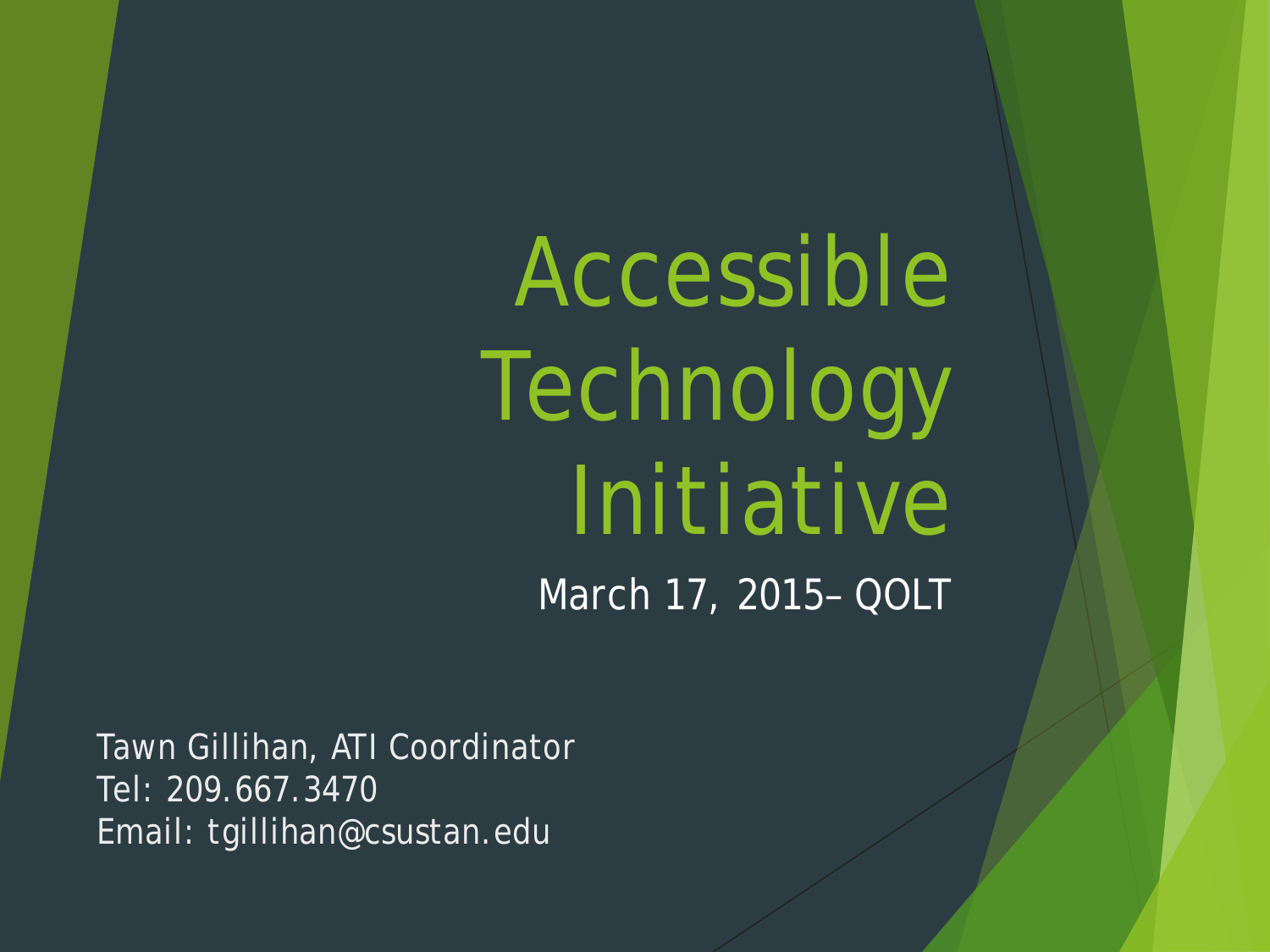### Accessible Technology

Our use of technology must provide comparable functionality, affordability, timeliness, and must be delivered in as seamless a manner as possible.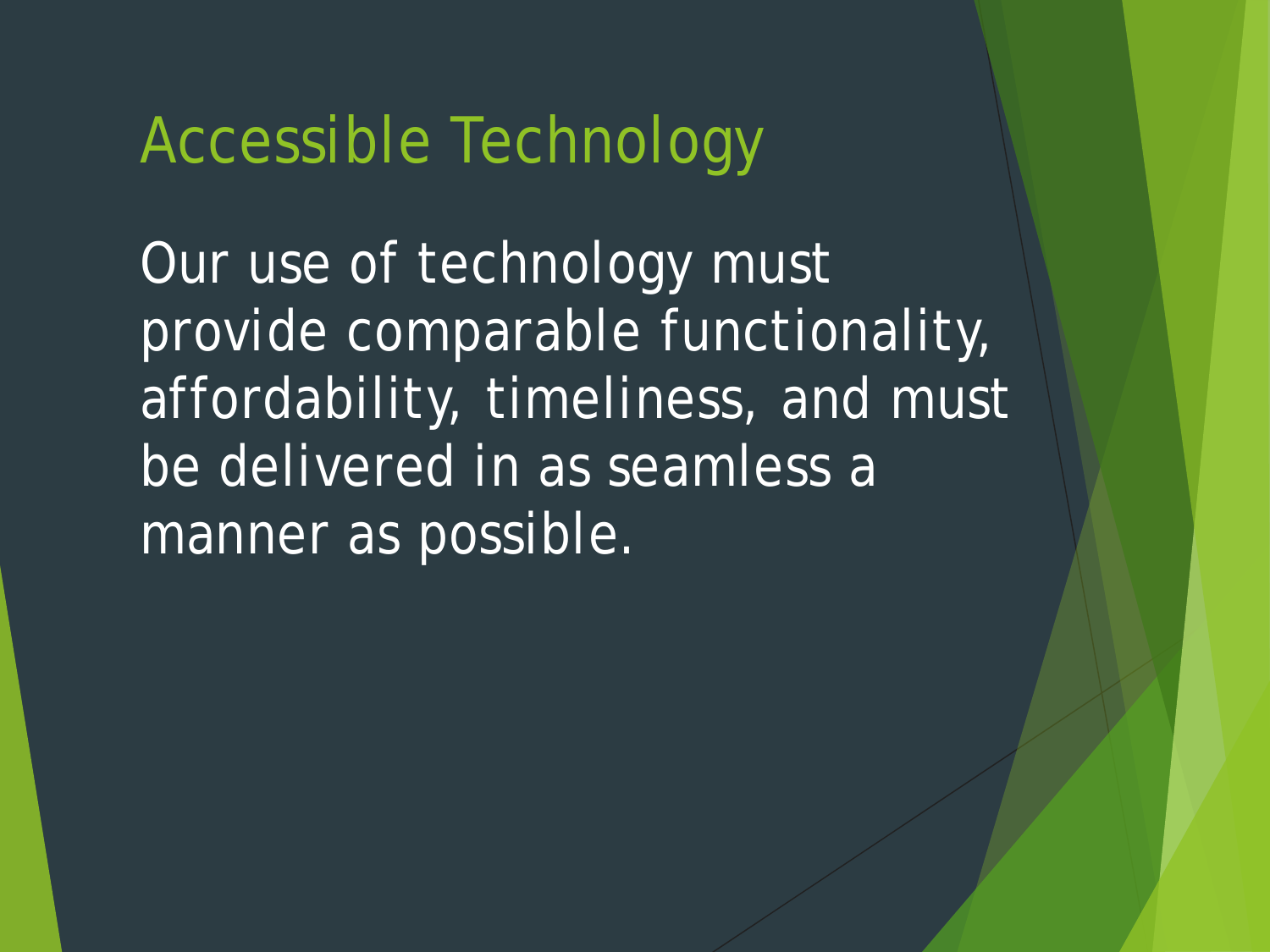## Goal of ATI

 **Vision**: …a culture of access… **Principle: ...to be usable by the** greatest number of people, including individuals with disabilities…

 **Strategy**: …to effect changes that will ultimately benefit all…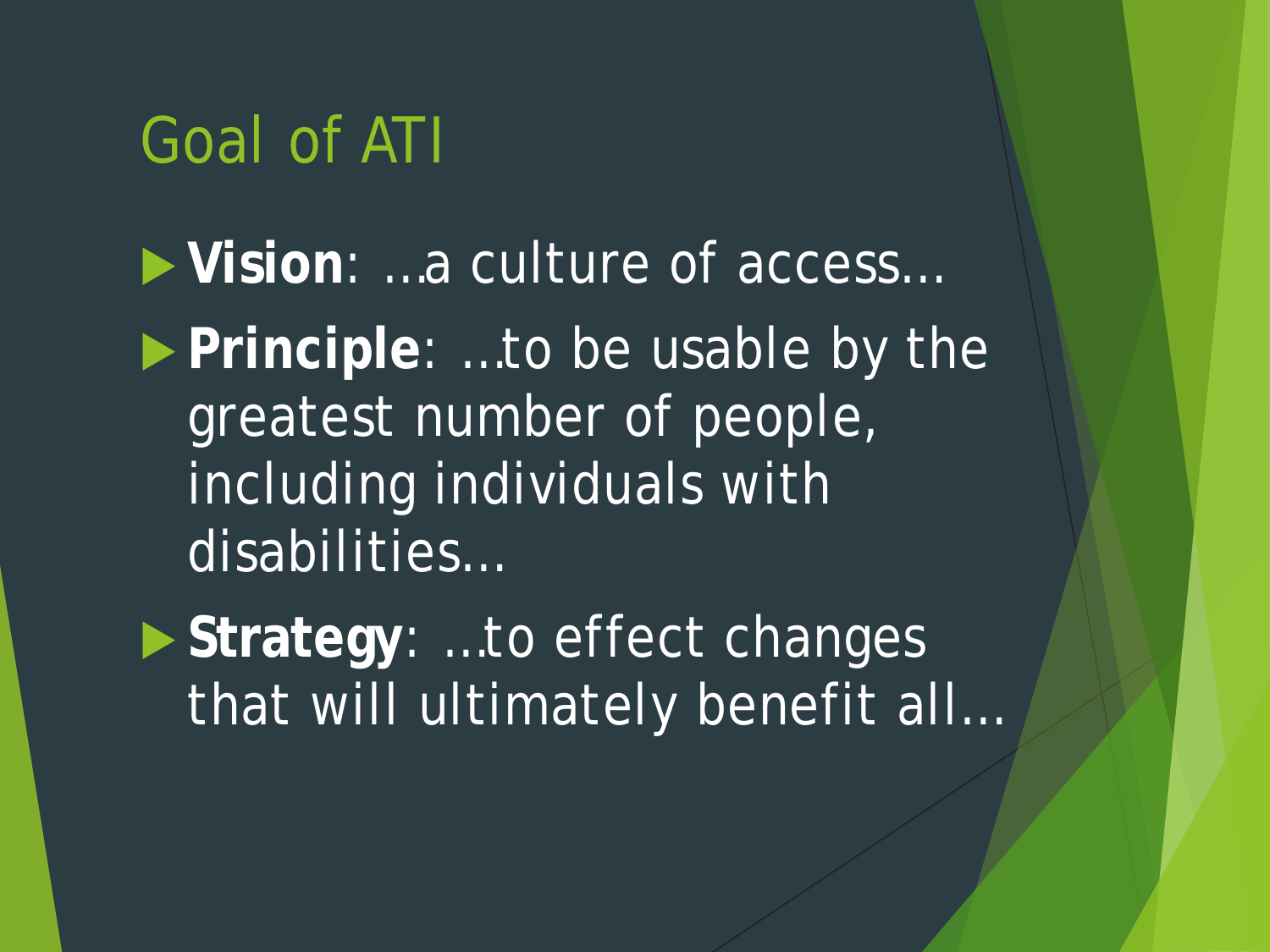### ATI Policies

**Americans with Disabilities Act** [Section 508](http://www.section508.gov/) [CSU Executive Order 926](http://www.calstate.edu/eo/EO-926.html) [CSU Coded Memo AA-2013-03](http://www.calstate.edu/AcadAff/codedmemos/AA-2013-03.pdf)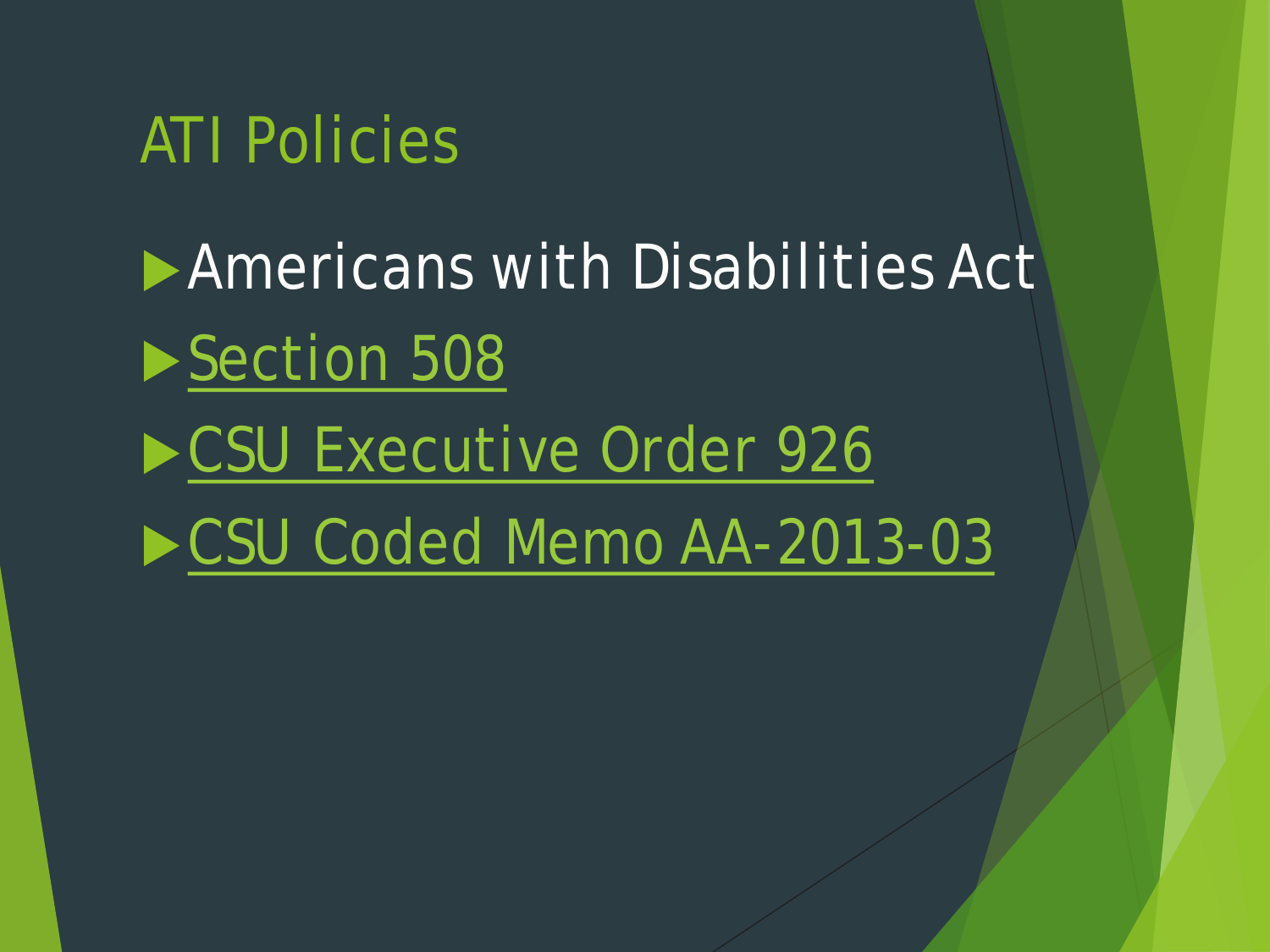# ATI Implementation Approach

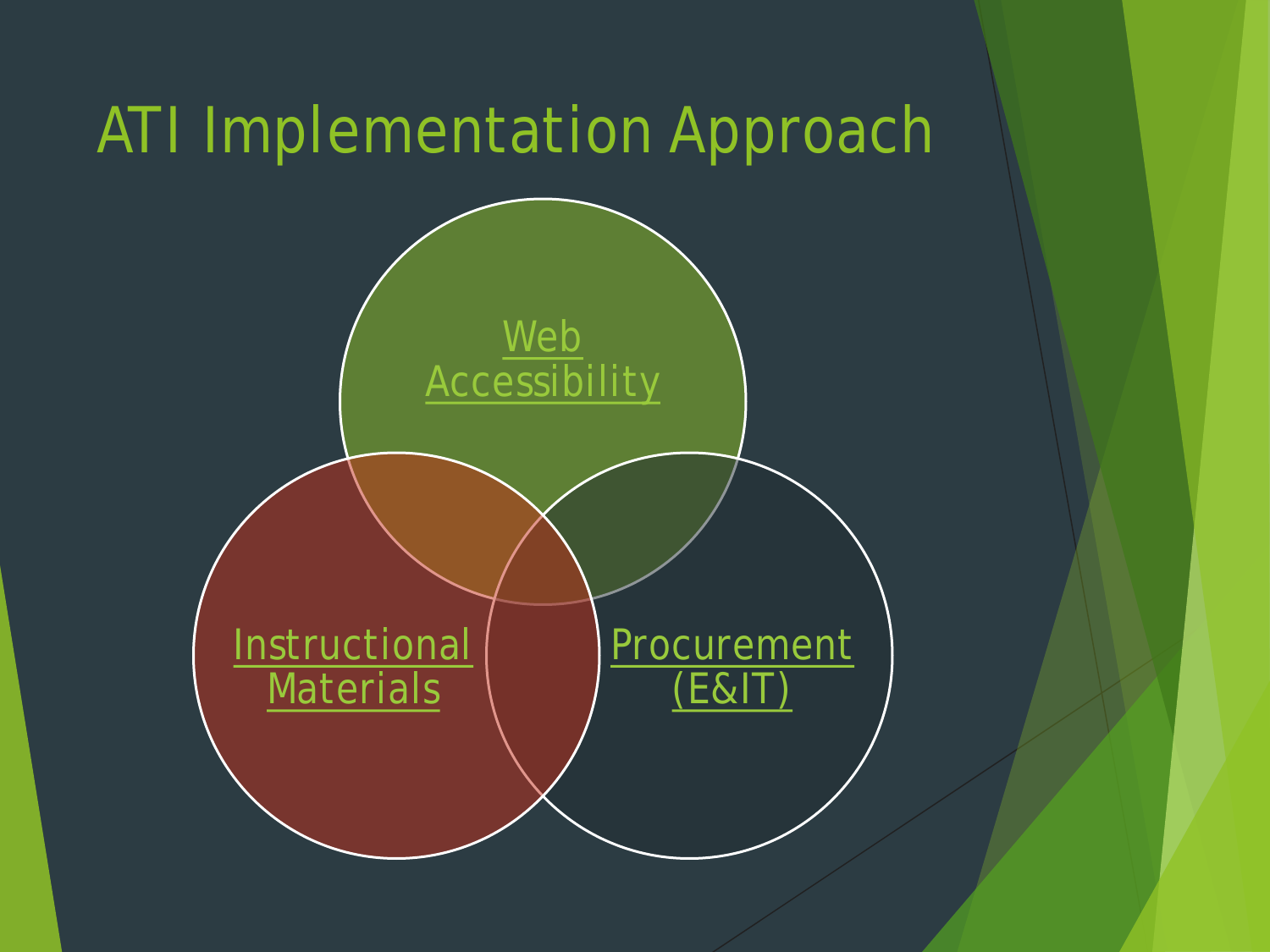## ATI & Universal Design

[UDL](http://www.washington.edu/doit/equal-access-universal-design-instruction) is based on designing-in interoperability, usability, and accessibility

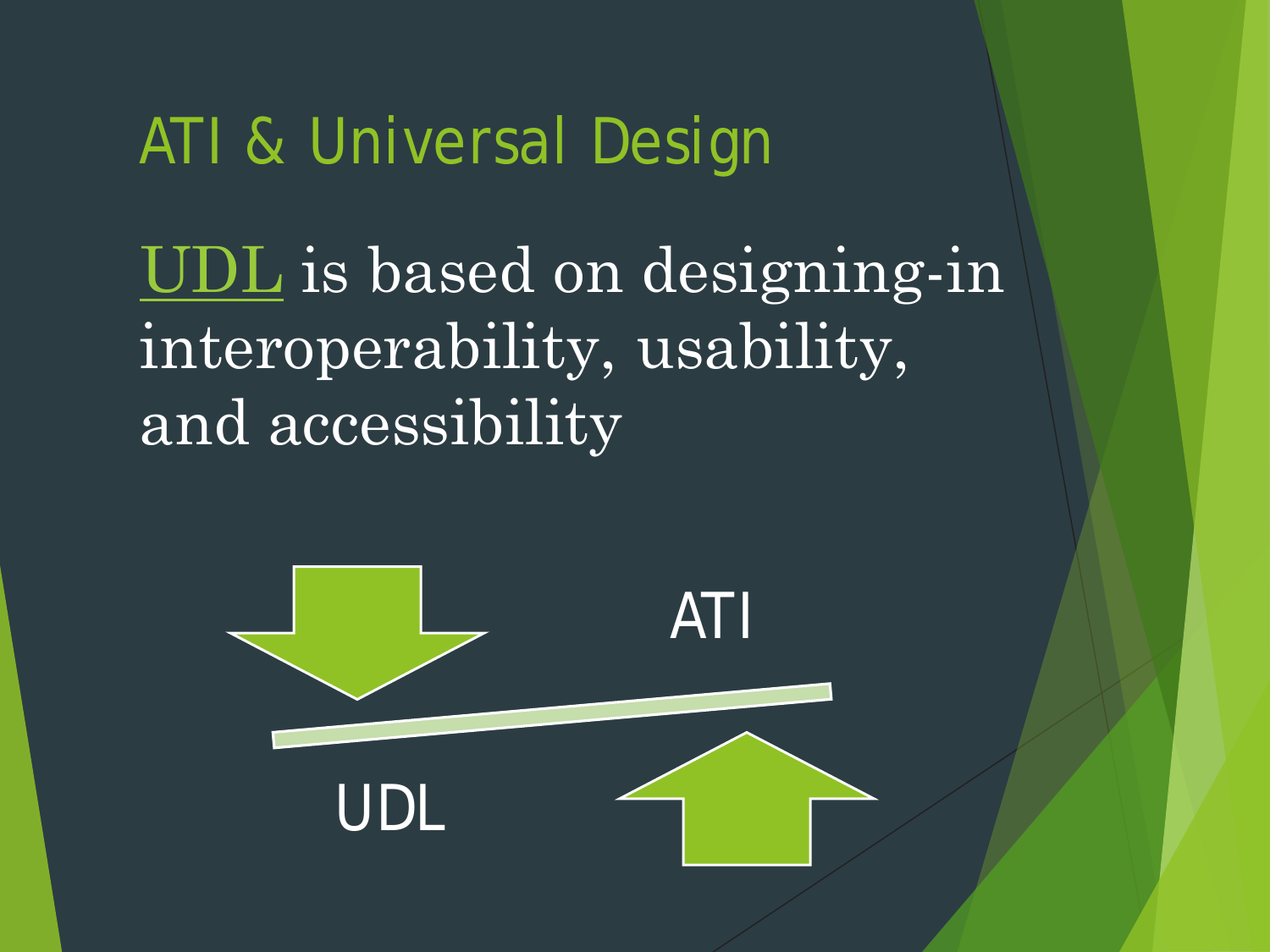## Apparent Disabilities

Vision Loss & Blindness Hearing Loss & Deafness **Mobility Limitations** 

• Typically registered with DRS • 6% of CSU enrollment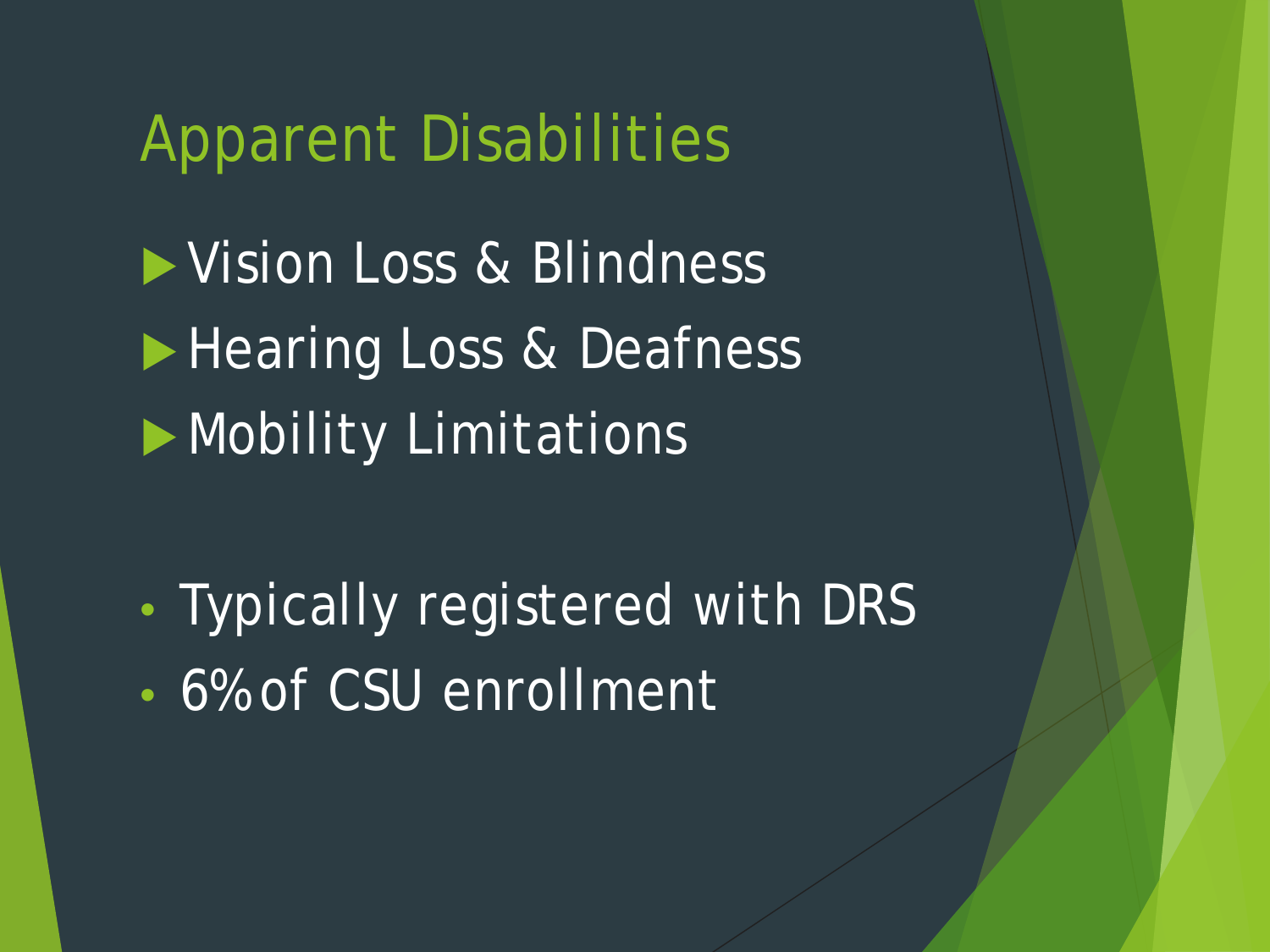### Non-Apparent Disabilities

**Traumatic Brain Injury PTSD Learning Disability Mental/Emotional Health Issue Chronic Health Condition** 

- Often undisclosed
- Often unregistered with DRS
- 10% of all students in higher education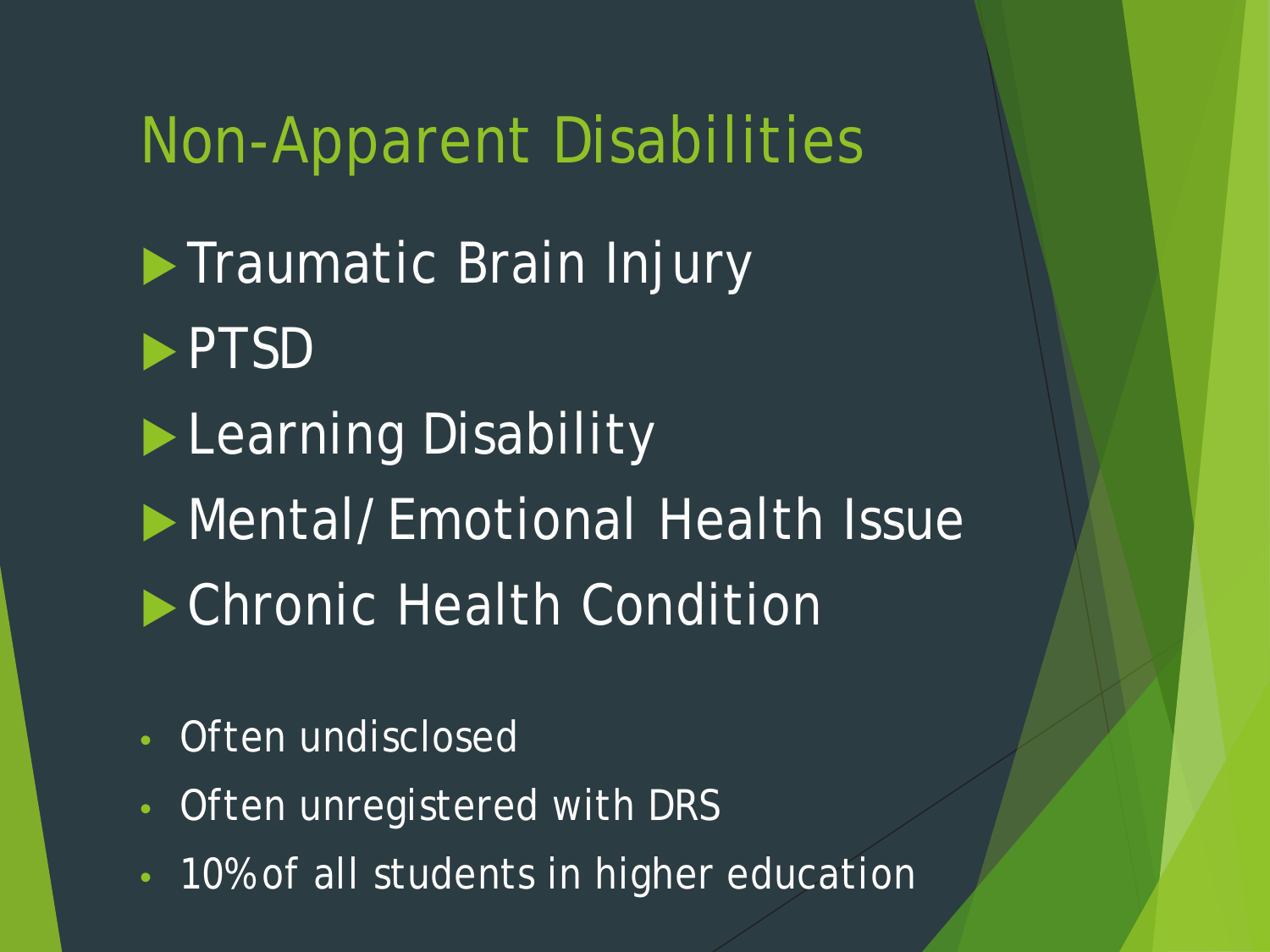### Additional Limitations

Different learning styles **Language/Culture Limited access to technology**  Aging **Distance learning** 

Comorbidity: presence of one or more additional disorders (or limitation)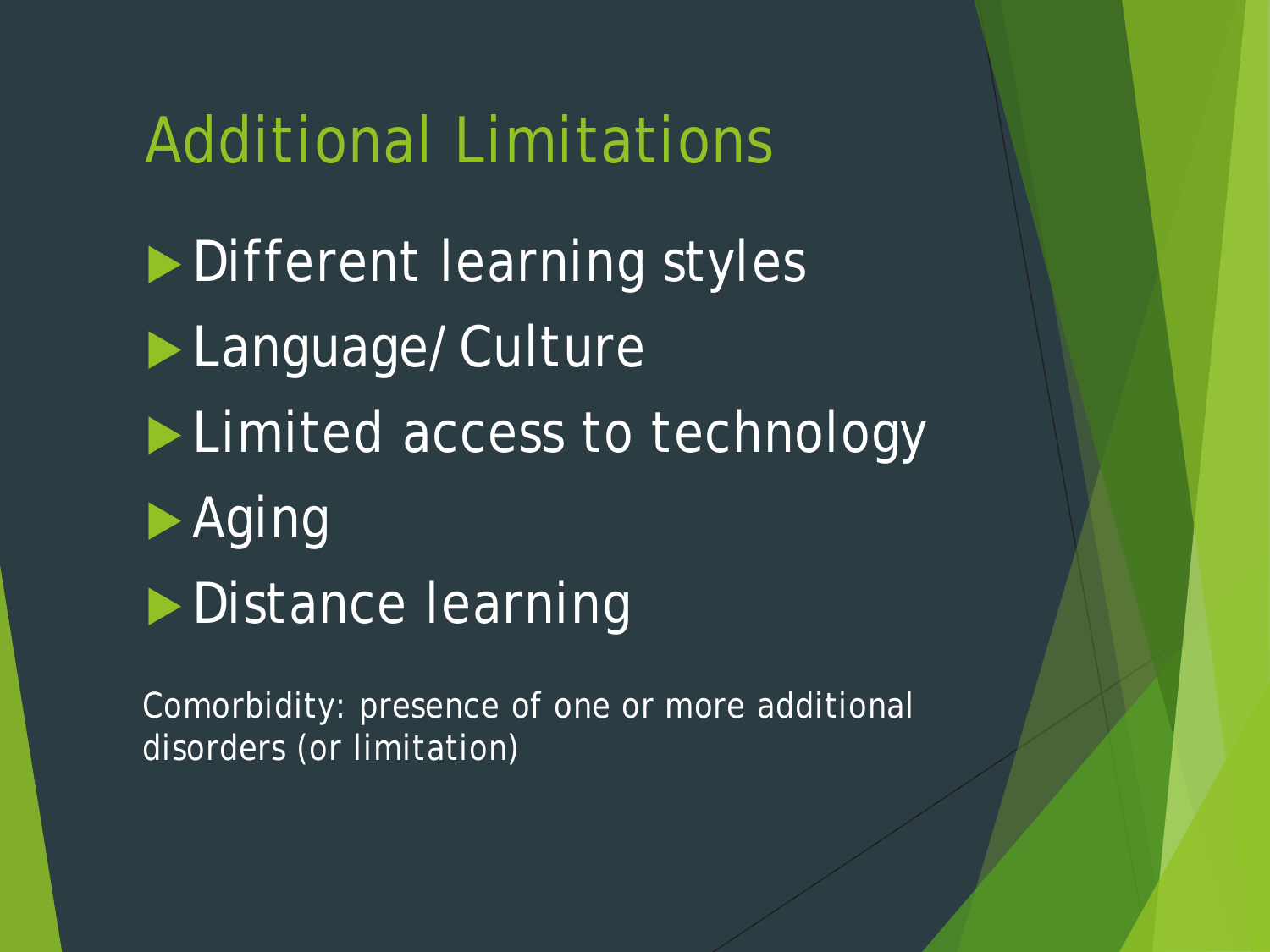### Instructional Materials

- **Timely adoption of textbooks and** other instructional materials
- **Post an accessible syllabus and** course materials
- **Accessible multimedia-based** instructional resources
- Use of LMS for posting required and recommended instructional resources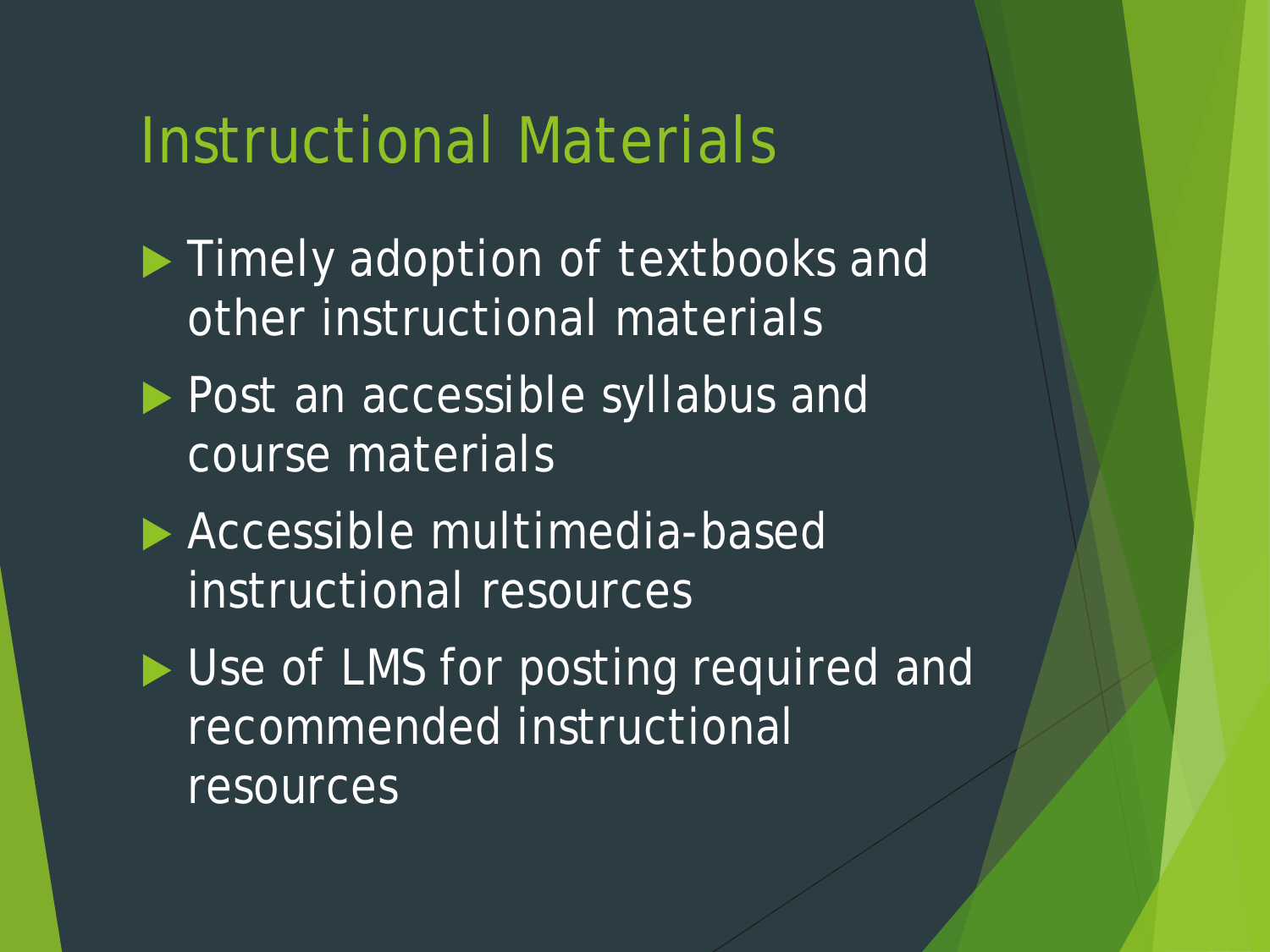### Instructional Materials

- List your course's media/technology tools requirements early
- Intertual Internal Muslim of instructional materials for late-hire faculty
- Captioning for videos and podcasts
- **Accessibility review for new and** revised courses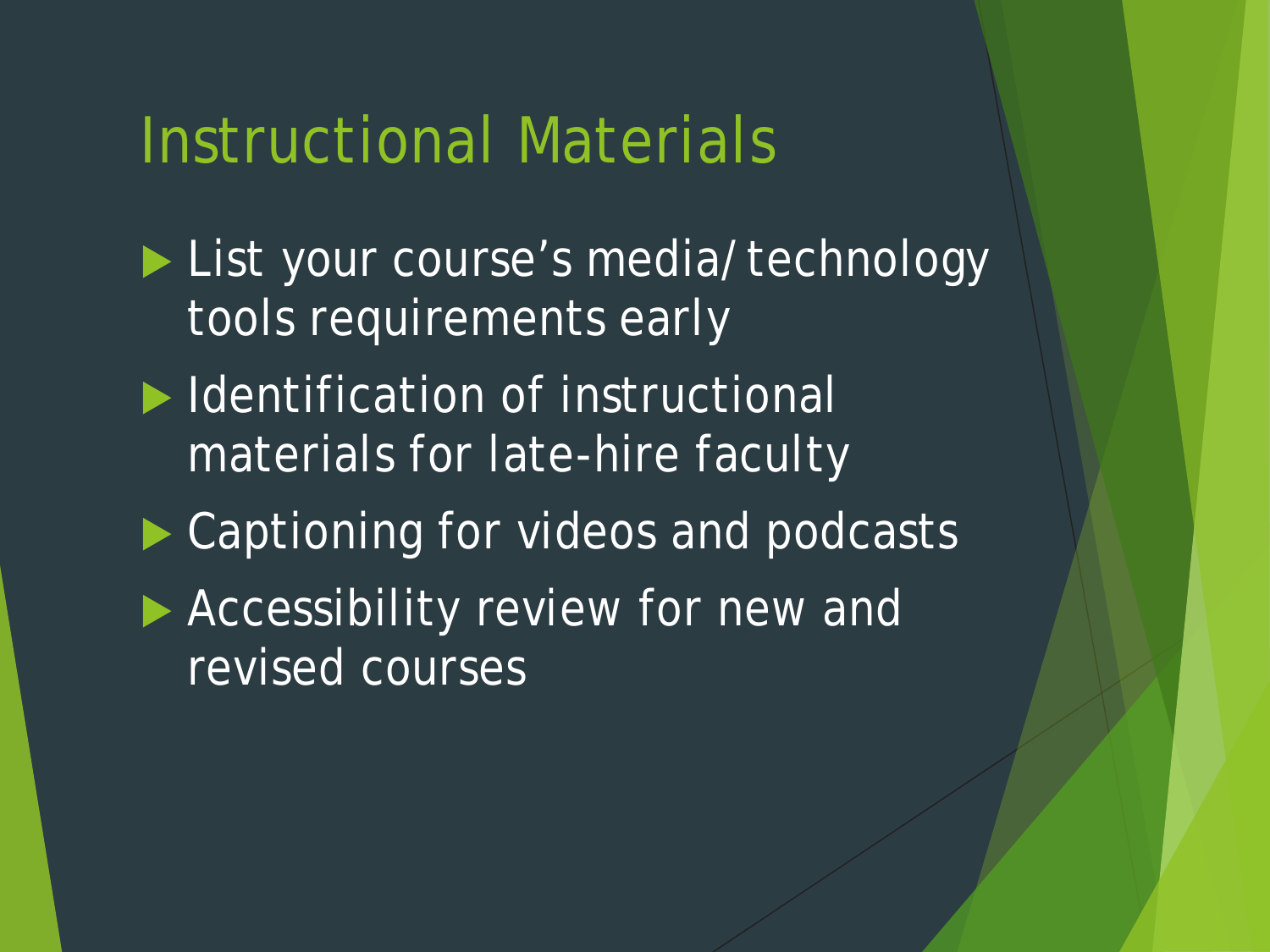### Equality in the Classroom

 $\blacktriangleright$  Inaccessible technology in the classroom discriminates against disabled students

**Technology can remove barriers,** giving all students the opportunity to succeed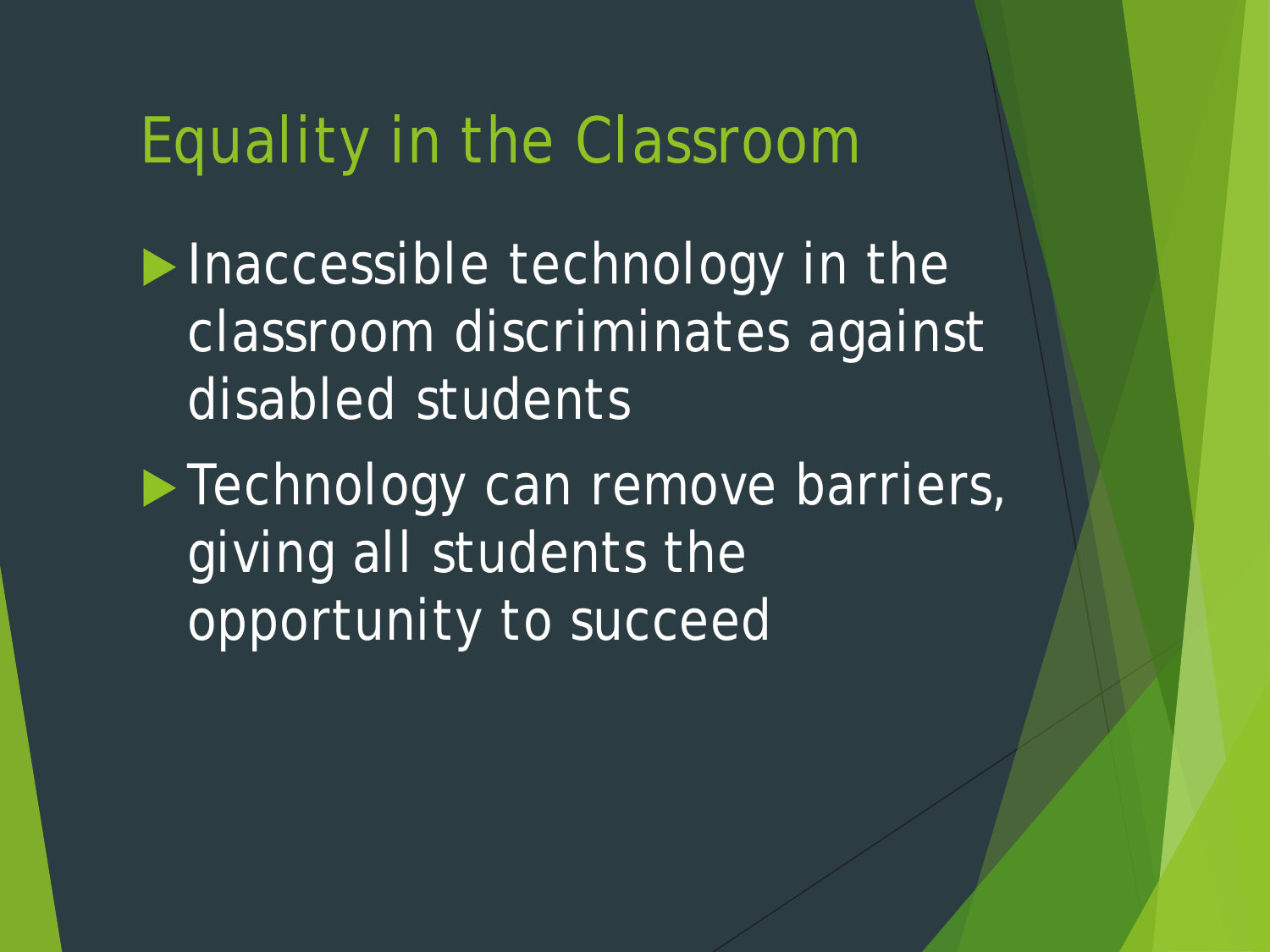### Recent Legal Action

- **[Lawsuits a](http://teachingcommons.cdl.edu/access/resources/OCRSettlementsandLawsuits.shtml)re increasingly used by the** U.S. Office of Civil Rights, as well as negotiated settlements
- ▶ Office of Civil Rights complaints
- $\blacktriangleright$  Inaccessible technology in the classroom discriminates against disabled students
- Liability issues greater for online instruction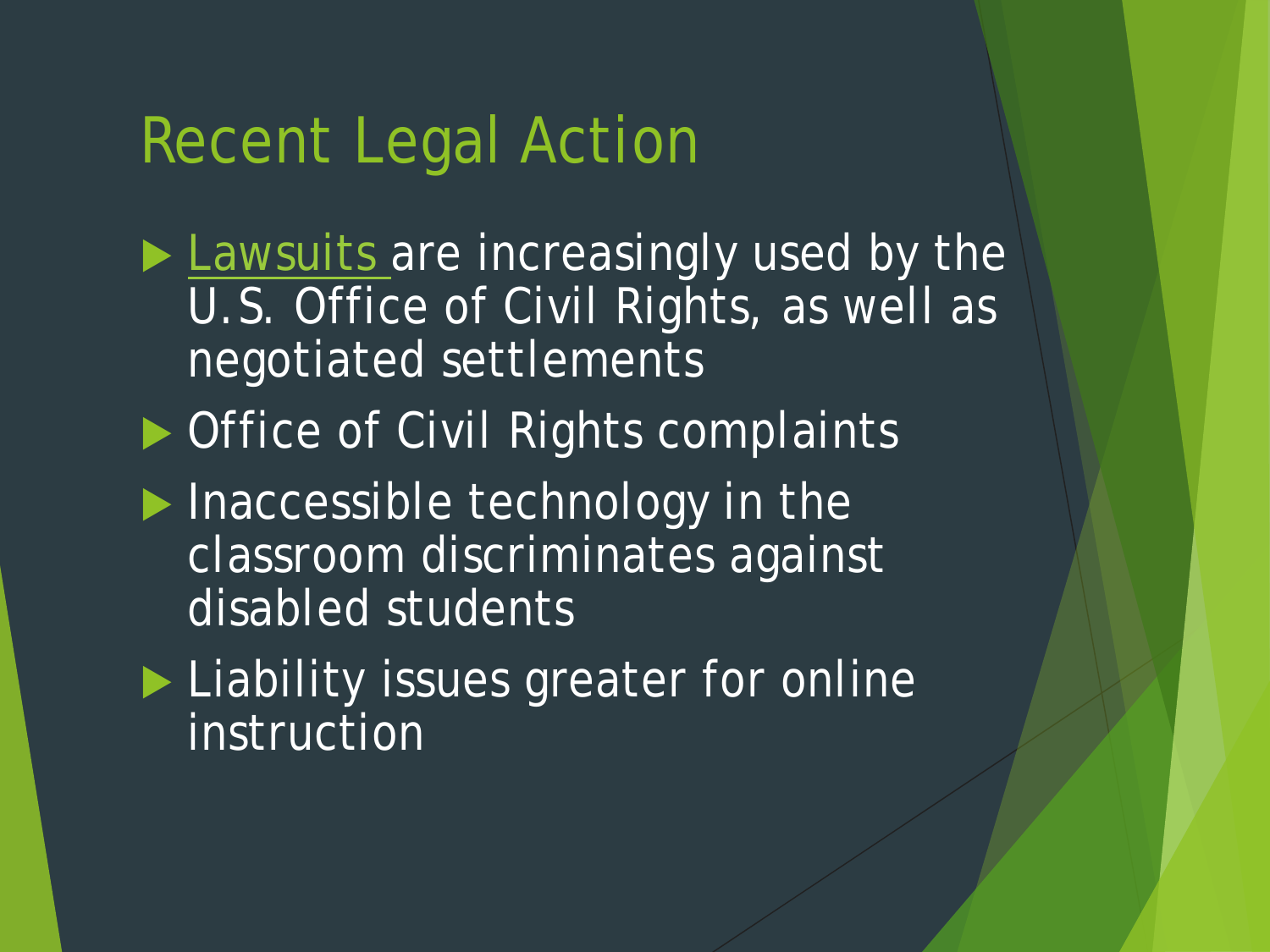#### CSU QOLT Section 8: Accessibility and Universal Design

- ▶ 8.1 [Syllabus](http://www.csuchico.edu/tlp/accessibility/syllabus/checklist.shtml) (or similar) links to the campus [accessible policy,](https://www.csustan.edu/accessible-technology-initiative/disability-related-policies-complaint-procedures) whether it is required or recommended that instructors do so.
- ▶ 8.2 Instructor articulated how s/he proactively supports a wide range of [learning styles](https://www.csustan.edu/accessible-technology-initiative/universal-design-learning) and abilities of all students, as opposed to just making reactive accommodations for those with registered disabilities. Note: This support does not entail sacrificing academic rigor or student learning outcomes. The goal is supporting the needs of all learners as opposed to having an inflexible teaching and learning process.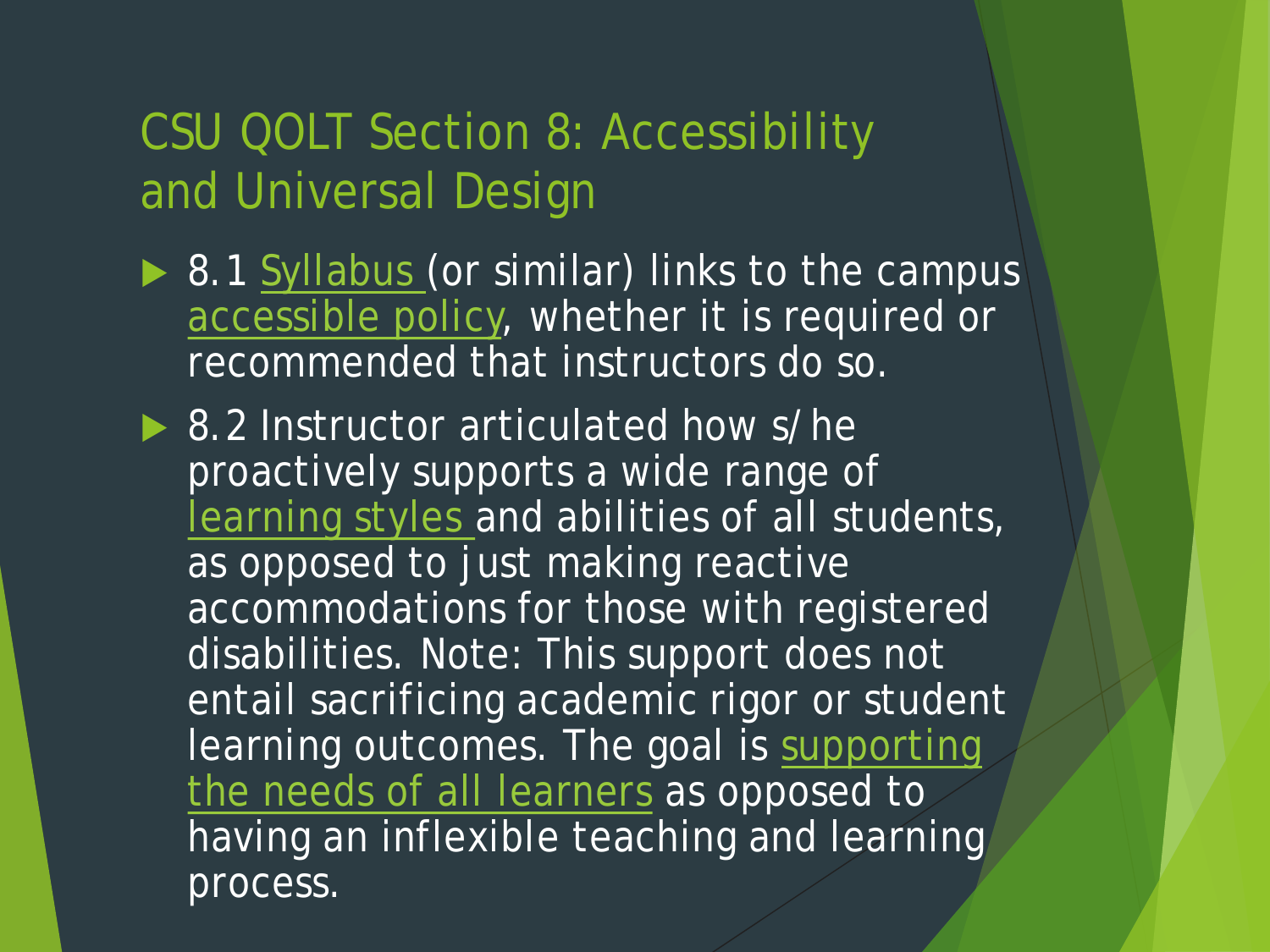#### CSU QOLT Section 8: Accessibility and Universal Design

- ▶ 8.3 Students are given accessibility information and [policies](https://www.csustan.edu/sites/default/files/OIT/LearningServices/docs/Policy%20for%20OTM%20Courses.pdf) related to the online course environment.
- ▶ 8.4 Students can clearly ascertain the role of the instructor in providing support for those officially registered [with the campus disability services](https://www.csustan.edu/disability-resource-services/documents-forms) office.
- ▶ 8.5 Course materials created by the instructor or from external sources are in [formats t](http://projectone.cannect.org/)hat are accessible to students with disabilities.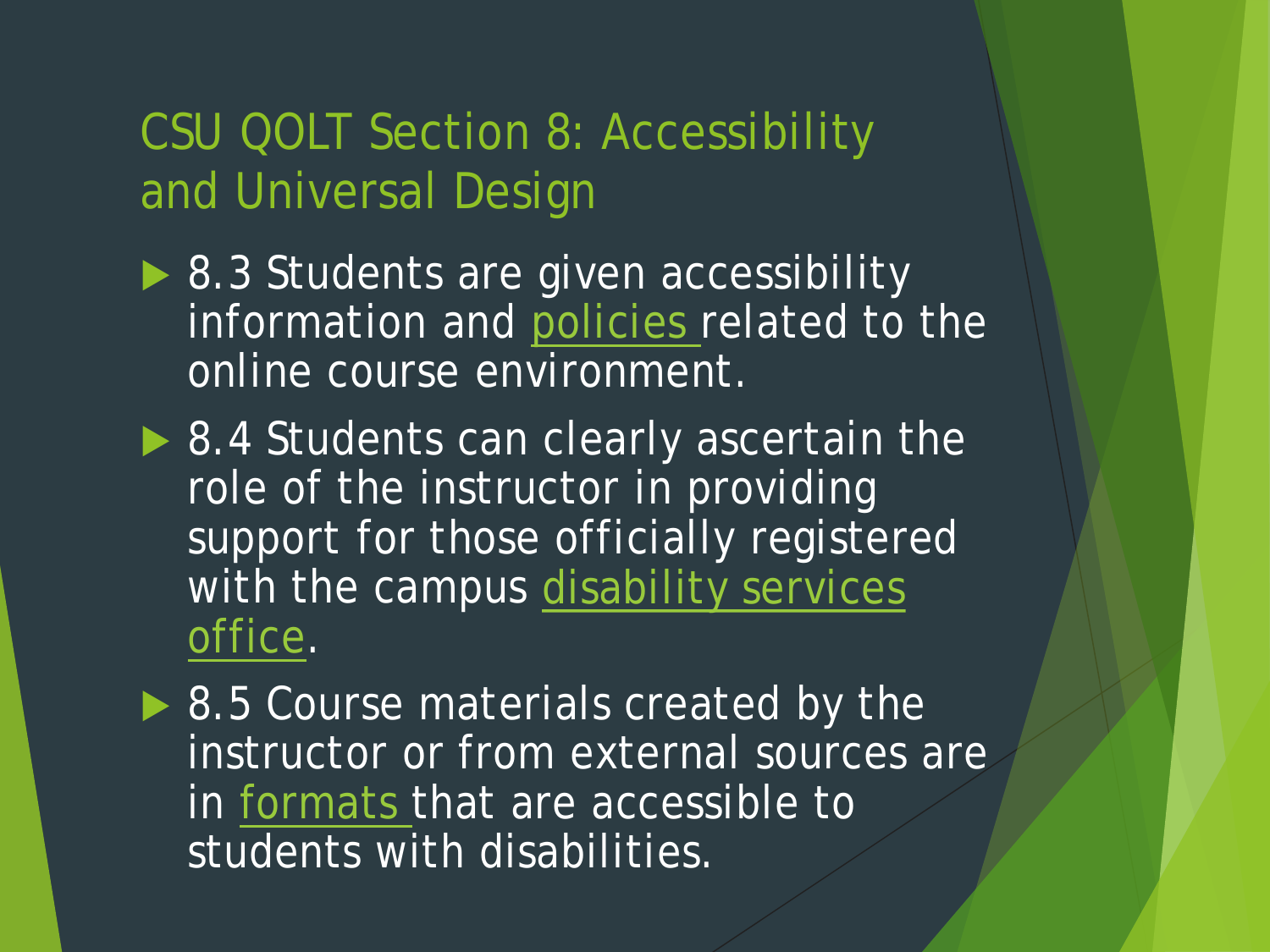CSU QOLT Section 8: Accessibility and Universal Design

- ▶ 8.6 All tools used within learning [management system or that are t](https://www.csustan.edu/faculty-blackboard-tutorials)hirdparty are accessible and assistive technology ready.
- ▶ 8.7 If accessibility of a particular course resource or activity is not practicable, instructor provides an equally effective accessible alternative for students.